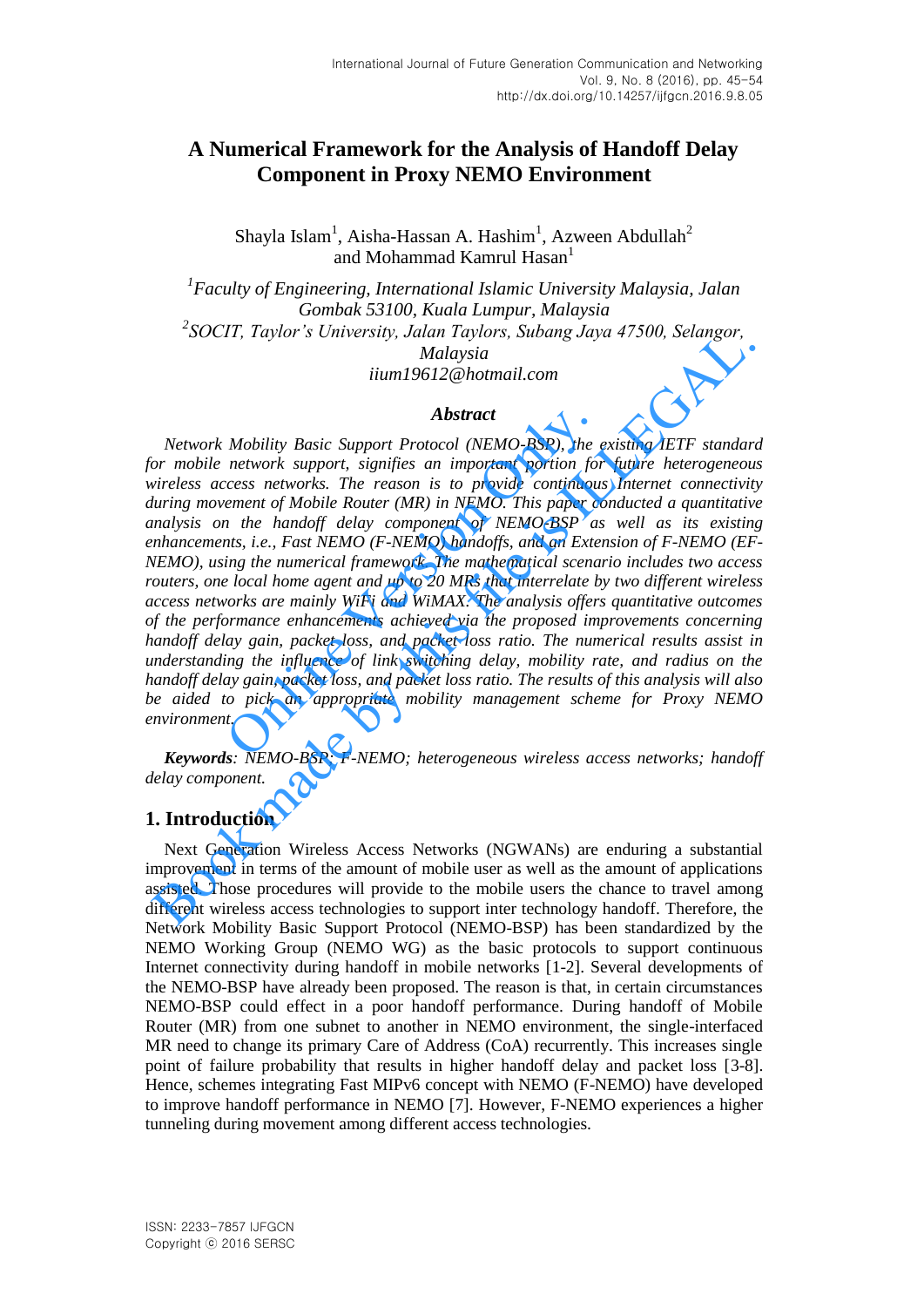The main aim of this paper is to investigate the effect of different parameters on the handoff performance as endured by a single-interfaced MR in mobile network as well as compares the performance achieved by the existing enhancements (*i.e.*, F-NEMO, or proposed Extension of F-NEMO) with the standard NEMO-BSP.

The major contributions of this paper is sketched as follows: (i) proposed an Extension of F-NEMO (EF-NEMO) (ii) evaluate as well as compare the numerical outcomes of NEMO-BSP, F-NEMO and proposed EF-NEMO using numerical framework in terms of handoff delay gain, packet loss and packet loss ratio.

The remaining portion of this paper is organized as follows: Section 2 provides a synopsis of NEMO BSP enhancement are mainly F-NEMO which is followed by the proposed EF-NEMO scheme in Section 3. A numerical framework is developed to assess as well as compare the numerical results of NEMO-BSP, F-NEMO and proposed EF-NEMO in Section 4. Finally, ending remarks are offered in Section 5.

### **2. Overview of Fast Handoff Scheme in NEMO (F-NEMO)**

In order to improve the handoff performance of NEMO-BSP, Fast MIPv6 (FMIPv6) architecture has integrated with NEMO-BSP which can be named as Fast NEMO (F-NEMO) [9]. In the handover process of FNEMO, the MR joins in the handoff in support of Mobile Network Nodes (MNNs). The foremost hypothesis behind F-NEMO is to execute several portions of the handoff procedure in advance. Likewise, a bi-directional tunnel among the Previous Access Router (PAR) and the New Access Router (NAR) is created in this technique. Buffering mechanism is also applied in this process. Therefore, F-NEMO can reduce packet loss as well as improve the handoff performance. However, Duplication Address Detection (DAD) mechanism need to be performed in F-NEMO scheme to verify whether the newly created CoA is valid or not. This leads to increase higher handoff delay, packet loss as well as degrade network performance. The basic handoff scenario of F-NEMO scheme is illustrated in Figure 1. EVALUATE THEMO TO THE MOVED THE MOVED TO THE TO IMPORT TO IMPORT THE TO IMPORT THE TO IMPORT THE INTENTO (THE<br>
I. In the handover process of FNEMO, the MR joins in Network Nodes (MNNs). The foremost hypothesis I<br>
reral por Sometime in the number of the number of the matrix of NEMO-BSP, F-NEMO and proposed EF<br>
NEMO in Section 4. Finally, ending remarks are offered in Section 5.<br>
L. Overview of Fast Handoff Scheme in NEMO (F-NEMO)<br>
In order t



**Figure 1. Basic Handoff Scenario of F-NEMO Scheme** 

### **3. Proposed Extension of the FNEMO Scheme**

An Extension of F-NEMO (EF-NEMO) scheme is proposed in Proxy NEMO environment. In EF-NEMO, each mobility related Layer 3 (L3) signaling is handled by the network entities are mainly Mobile Access Gateway (MAG) as well as Local Mobility Anchor (LMA).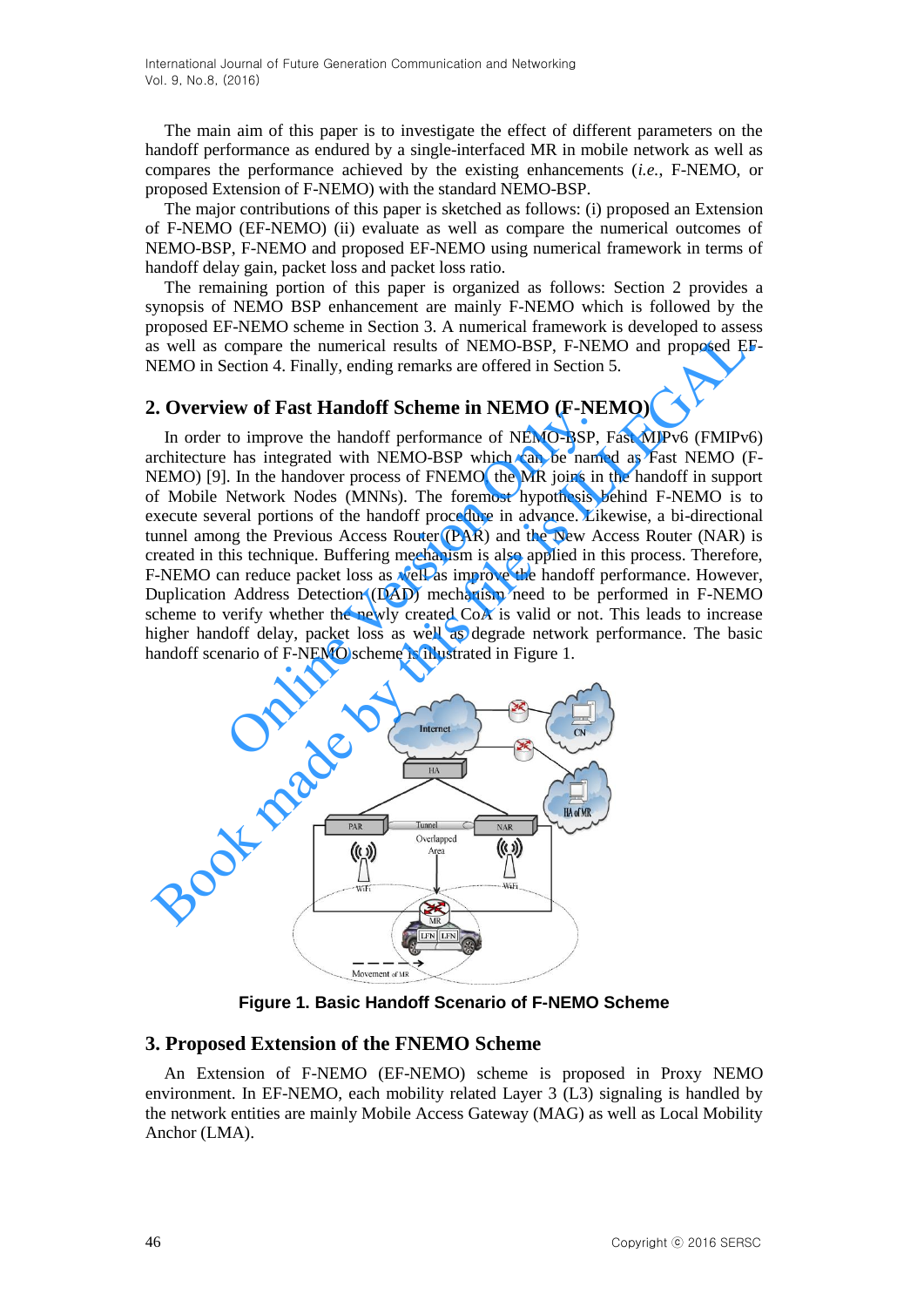The LMA is responsible for preserving the accessibility state of the MR as the Home Agent (HA) does in NEMO-BSP and F-NEMO. In contrast, The MAG is responsible to achieve mobility management for the MR in PNEMO environment. Thus, it is possible to improve handoff performance without managing any mobility related L3 signaling message via the MR or MNN in the EF-NEMO. According to the proposed scheme, MR initially attached with the MAG1 (*i.e.*, WiFi interface). During movement from MAG 2 to MAG 3 (*i.e.*, WiFi to WiMAX), binding update registration messages is encapsulated by exchanging Handoff Initiations (HI) and Handoff Acknowledgement (HAck) message in advance among MAG and LMA. In consequence, a temporary tunnel is created among MAG3 and LMA. Thus, it is probable to ease tunneling overhead. This leads to improve network performance as well as reduce handoff delay during handoff of MR among different access technologies. It is considered that, MR supports Logical Interface (LI) in order to use multiple interfaces simultaneously during handoff. The handoff scenario of the proposed EF-NEMO scheme is shown in Figure 2.



**Figure 2. Handoff Scenario of the proposed EF-NEMO Scheme**

# **4. Performance Evaluation**

This section develop a numerical framework as depicts in Figure 3 to compare the handoff performance of NEMO-BSP, F-NEMO and EF-NEMO. In Figure 3, MAG1 and MAG2 signify Access Routers (AR) as PAR and NAR in F-NEMO whereas LMA works as local HA as HA in NEMO-BSP and F-NEMO [9-11].



**Figure 3. Numerical Framework of the proposed EF-NEMO Scheme**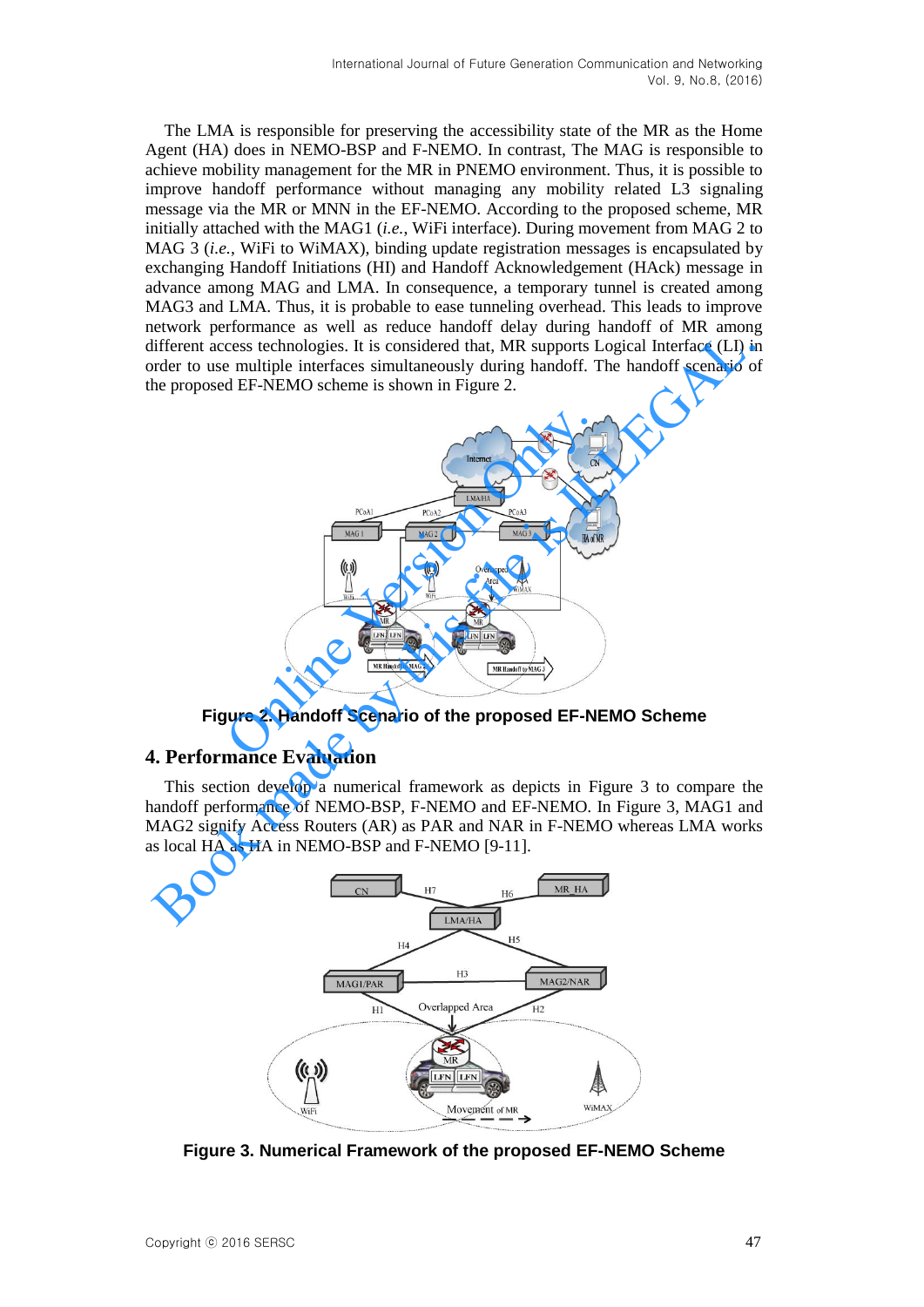International Journal of Future Generation Communication and Networking Vol. 9, No.8, (2016)

#### **4.1. Handoff Delay Components Analysis**

A MR is not capable to receive any data packets on its new access network until finishes the handoff process. The handoff delay is influenced via several components such as Link Switching Delay ( $D_{LS}$ ), Movement Detection Delay ( $D_{MD}$ ), Duplicate Address Detection Delay ( $D_{DAD}$ ) and Registration Delay ( $D_R$ ).

The handoff delay for NEMO-BSP, F-NEMO and proposed EF-NEMO can numerically be expressed as:

$$
D_{HD}^{NEMO-BSP} = D_{LS} + D_{MD} + D_{DAD} + D_R
$$
 (1)

$$
D_{HD}^{F-NEMO} = (1 - p_{pf}) \times PD_{HD}^{F-NEMO}
$$
 (1)

$$
D_{HD}^{EF - NEMO} = T_{L2} + \max \left( P D_{HD}^{EF - NEMO} \right)
$$
 (2)

The Partial Delay for F-NEMO and proposed EF-NEMO can be symbolized as *P D*  $_{HD}^{F \, - \, NEM \, O}$ and  $P D_{HD}^{EF-NEMO}$  respectively. Thus,  $P D_{HD}^{F-NEMO}$  and  $P D_{HD}^{EF-NEMO}$  is further broken down to:  $D_{h}^{f_{B} \to RMO} = (1 - p_{sr}) \times PD_{h}^{F_{B} \to RMO}$  (2<br>
The Partial Delay for F-NEMO and proposed EF-NEMO can be symbolized a<br>  $p_{B}^{f_{B} \to RMO}$  and  $p_{B}^{f_{B} \to RMO}$  respectively. Thus,  $PD_{h}^{f_{B}}^{f_{B} \to RMO}$  and  $PD_{h0}^{f_{B} \to RMO}$  is

$$
PD_{HL}^{F-NEMO} = D_{FAST} + D_{L2} + D_{NEW} + D_{REG}
$$
\n(4)

and 
$$
PD_{HD}^{EF-NEMO}
$$
 respectively. Thus,  $PD_{HD}^{F-NEMO}$  and  $PD_{HD}^{EF-NEMO}$  is further  
\n
$$
PD_{HL}^{F-NEMO} = D_{FAST} + D_{L2} + D_{NEW} + D_{REG}
$$
\n
$$
PD_{HD}^{EF-NEMO} = \begin{bmatrix} {H_{MAG2-MAG3}}^* \\ {H_{ML}^{F/L} + H_{RCK}^* \\ {H_{MD}}^* \\ {H_{MD}}^* \end{bmatrix}
$$
\n
$$
+ \begin{bmatrix} {H_{MAG3-MAG3}}^* \\ {H_{ML}^{F/L} + H_{RCK}^* \\ {H_{NL}^{F/L} + H_{MAG3-LMA}}^* \end{bmatrix} \begin{bmatrix} {L_{H1} + L_{H_{ACK}}^*} \\ {L_{W1} + L_{H_{ML}}^* \\ {H_{NL}^{F/L}}^* \end{bmatrix}
$$
\n
$$
+ \begin{bmatrix} {H_{ML}^{F/L} + H_{MCK}^*} \\ {H_{NL}^{F/L} + H_{MLG3-LMA}}^* \end{bmatrix}
$$
\n
$$
+ \begin{bmatrix} {H_{ML}^{F/L} + H_{MCK}^*} \\ {H_{NL}^{F/L} + H_{MCK}^* \end{bmatrix}
$$
\n
$$
+ \begin{bmatrix} {H_{ML}^{F/L} + H_{MCK}^*} \\ {H_{NL}^{F/L} + H_{MCK}^* \end{bmatrix}
$$
\n
$$
+ \begin{bmatrix} {H_{ML}^{F/L} + H_{MCK}^*} \\ {H_{NL}^{F/L} + H_{MCK}^* \end{bmatrix}
$$
\n
$$
+ \begin{bmatrix} {H_{ML}^{F/L} + H_{MCK}^*} \\ {H_{NL}^{F/L} + H_{MCK}^* \end{bmatrix}
$$
\n
$$
+ \begin{bmatrix} {H_{ML}^{F/L} + H_{MCK}^*} \\ {H_{NL}^{F/L} + H_{MCK}^* \end{bmatrix}
$$
\n
$$
+ \begin{bmatrix} {H_{ML}^{F/L} + H_{MCK}^*} \\ {H_{NL}^{F/L} + H_{MCK}^* \end{bmatrix}
$$
\n
$$
+ \begin{bmatrix} {H_{ML}^{F/L} + H_{MCK}^*} \\ {H_{NL}^{F/L} + H_{MCK}^* \end{
$$

In Equation 4 and 5, H represents the hop distance whereas L denotes length of signaling message. Wired link delay as well as wireless link delay is denoted as  $t_{wl}$  and  $T_w$ respectively.

Therefore, the comparative Handoff Delay Gain (HDG) of EF-NEMO can be expressed as:

$$
G_{HD}^{NEMO-BSP/EF-NEMO} = \frac{D_{HL}^{NEMO-BSP}}{T_{HD}^{EF-NEMO}}
$$
(6)

$$
G_{HD}^{F-NEMO/EF-NEMO} = \frac{D_{HD}^{F-NEMO}}{D_{HD}^{EF-NEMO}} \tag{7}
$$

Consequently, the Packet Loss Ratio (PLR) of the NEMO-BSP, F-NEMO and EF-NEMO can be calculated as follows:

$$
L_{PLR}^{NEMO-BSP} = \frac{L_{Loss}^{NEMO-BSP}}{T_{cell}} \times 100\%
$$
 (8)

$$
L_{PLR}^{F-NEMO} = \frac{L_{Loss}^{F-NEMO}}{T_{cell}} \times 100\%
$$
 (9)

$$
L_{PLR}^{EF-NEMO} = \frac{L_{Loss}^{EF-NEMO}}{T_{cell}} \times 100\%
$$
 (10)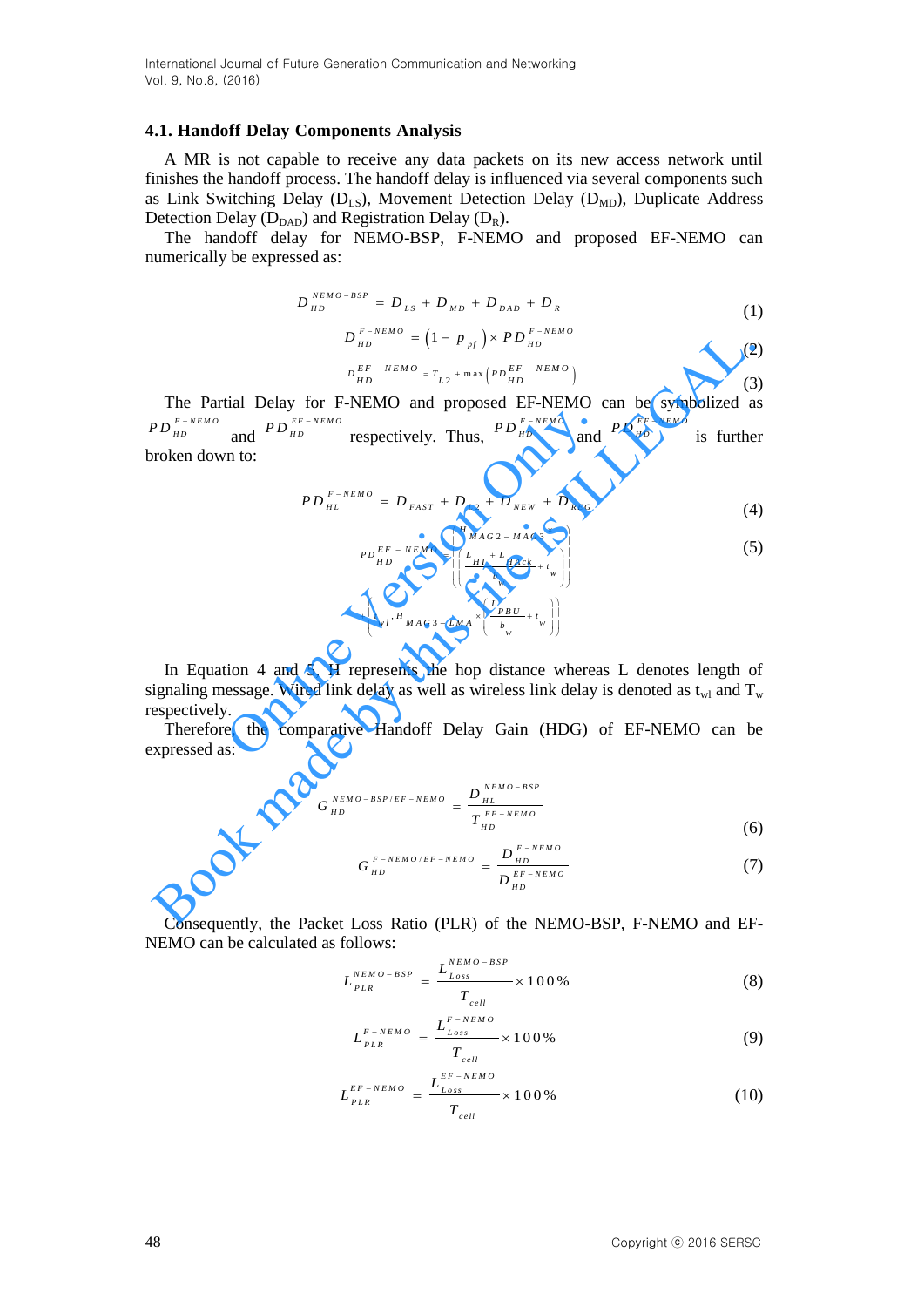International Journal of Future Generation Communication and Networking Vol. 9, No.8, (2016)

where, 
$$
T_{cell} = \frac{2r}{v}
$$
 (11)

Here, radius of a cell and speed of MR can be symbolized as r and v respectively. Moreover, packet loss for NEMO-BSP, F-NEMO and EF-NEMO can be denotes as  $L_{Loss}^{NEMO-BSP}$   $L_{Loss}^{F-NEMO}$ and  $L_{Loss}^{EF-NEMO}$  respectively. So,  $L_{Loss}^{NEMO-BSP}$ ,  $L_{Loss}^{F-NEMO}$ and  $L_{Loss}^{EF-NEMO}$  can be expressed as:

$$
L_{Loss}^{NEMO-BSP} = \lambda_p \times \mu_h \times N_{MR} \times (D_{HD}^{NEMO-BSP})
$$
 (12)

$$
L_{Loss} = \lambda_p \times \mu_h \times N_{MR} \times (D_{HD}^{H_{LD}})^{1/2}
$$
(12)  

$$
L_{Loss}^{F-NEMO} = \lambda_p \times \mu_h \times N_{MR} \times (D_{HD}^{F-NEMO})
$$
(13)  

$$
(T_{LS} + H_{MAG-MAG} \times)
$$

$$
L_{Loss}^{EF-NEMO} = \lambda_{p} \times \mu_{h} \times N_{MR} \times \left\{ \left| \left( \frac{L_{HI}}{b_{wd}} + t_{w} \right) \right| \right\}
$$
 (14)  
\n
$$
\left| \left( \frac{L_{Hate}}{b_{wd}} + t_{w} \right) \right| \right\}
$$
 (14)  
\n
$$
\left| \left( \frac{L_{Hate}}{b_{wd}} + t_{w} \right) \right|
$$
 (15)  
\n
$$
\left| \left( \frac{L_{Hate}}{b_{wd}} + t_{w} \right) \right|
$$
 (16)  
\n
$$
\left| \left( \frac{L_{Hate}}{b_{wd}} + t_{w} \right) \right|
$$
 (17)  
\n
$$
\left| \left( \frac{L_{Hate}}{b_{wd}} + t_{w} \right) \right|
$$
 (18)  
\n
$$
\left| \left( \frac{L_{Hate}}{b_{wd}} + t_{w} \right) \right|
$$
 (19)  
\n
$$
\left| \left( \frac{L_{Hate}}{b_{wd}} + t_{w} \right) \right|
$$
 (14)  
\n
$$
\left| \left( \frac{L_{Hate}}{b_{wd}} + t_{w} \right) \right|
$$
 (15)  
\n
$$
\left| \left( \frac{L_{Hate}}{b_{wd}} + t_{w} \right) \right|
$$
 (19)  
\n
$$
\left| \left( \frac{L_{Hate}}{b_{wd}} + t_{w} \right) \right|
$$
 (19)  
\n
$$
\left| \left( \frac{L_{Hate}}{b_{wd}} + t_{w} \right) \right|
$$
 (19)  
\n
$$
\left| \left( \frac{L_{Hate}}{b_{wd}} + t_{w} \right) \right|
$$
 (14)  
\n
$$
\left| \left( \frac{L_{Hate}}{b_{wd}} + t_{w} \right) \right|
$$
 (15)  
\n
$$
\left| \left( \frac{L_{Hate}}{b_{wd}} + t_{w} \right) \right|
$$
 (14)  
\n
$$
\left| \left( \frac{L_{Hate}}{b_{wd}} + t_{w} \right) \right|
$$
 (14)  
\n<math display="</math>

#### **4.2. Result Analysis**

**Table 1. Parameters used for Quantitative Analysis [9-11]**

|                     | $L_{Loss}^{F-NEMO} = \lambda_{p} \times \mu_{h} \times N_{MR} \times (D_{HD}^{F-NEMO})$                                                                                                                                                                                                                                                                                                                                                                                            |                | (13) |
|---------------------|------------------------------------------------------------------------------------------------------------------------------------------------------------------------------------------------------------------------------------------------------------------------------------------------------------------------------------------------------------------------------------------------------------------------------------------------------------------------------------|----------------|------|
|                     | $L_{Loss}^{EF-NEMO} \,=\, \lambda_{_p} \times \, \mu_{_h} \times \, N_{_{MR}} \times \left  \begin{array}{c} \left  \left( \frac{L_{_{HI}}}{b_{_{wd}}} + \, t_{_w} \right) + \right  \\ \left  \left( \frac{L_{_{HI}}}{b_{_{wd}}} + \, t_{_w} \right) + \right  \\ \left  \left( \frac{L_{_{Hack}}}{b_{_{wd}}} + \, t_{_w} \right) \right  \end{array} \right  \label{eq:loss}$                                                                                                    |                | (14) |
| .2. Result Analysis |                                                                                                                                                                                                                                                                                                                                                                                                                                                                                    |                |      |
|                     | The relative numerical outcomes of the proposed EF-NEMO are demonstrated in thi<br>ection. It quantitatively compares the proposed approach with NEMO-BSP as well as F<br>NEMO regarding the comparative handoff delay gain, packet loss and packet loss rational<br>with the aim of analyzing the enhancements as well as limitations. Table 1 specifies th<br>parameter values used for numerical evaluation [9-11]<br>Table 1. Parameters used for Quantitative Analysis [9-11] |                |      |
|                     | <b>Parameters</b>                                                                                                                                                                                                                                                                                                                                                                                                                                                                  | <b>Values</b>  |      |
|                     | $T_{ls}$                                                                                                                                                                                                                                                                                                                                                                                                                                                                           | $[50-300]$ ms  |      |
|                     | $P_{wlf}$                                                                                                                                                                                                                                                                                                                                                                                                                                                                          | 0.5            |      |
|                     | $B_{wl}$                                                                                                                                                                                                                                                                                                                                                                                                                                                                           | $54$ mb/s      |      |
|                     | $B_{wd}$                                                                                                                                                                                                                                                                                                                                                                                                                                                                           | $1000$ mb/s    |      |
|                     | $t_{wl}$                                                                                                                                                                                                                                                                                                                                                                                                                                                                           | $2 \text{ ms}$ |      |
|                     | $t_{wd}$                                                                                                                                                                                                                                                                                                                                                                                                                                                                           | $0.5$ ms       |      |
|                     | Length of BU, PBU, FBU message                                                                                                                                                                                                                                                                                                                                                                                                                                                     | 52 bytes       |      |
|                     | Length of HI, RS message                                                                                                                                                                                                                                                                                                                                                                                                                                                           | 52 bytes       |      |
|                     | Length of RA message                                                                                                                                                                                                                                                                                                                                                                                                                                                               | 92 bytes       |      |
|                     | Hop distance, $(a=b=c)$                                                                                                                                                                                                                                                                                                                                                                                                                                                            | $\mathbf{1}$   |      |
|                     | Hop distance, $(d=e)$                                                                                                                                                                                                                                                                                                                                                                                                                                                              | 5              |      |
|                     |                                                                                                                                                                                                                                                                                                                                                                                                                                                                                    |                |      |

Figure 4 illustrates the relative handoff delay gain against link switching delay  $(D_{LS})$ with varying  $\tau$ . According to Figure 4, changing the value of  $D_{LS}$  does not have obvious effect on the comparative handoff delay gain of the proposed EF-NEMO and F-NEMO. This is due to separating registration procedure from the acute handoff process in the proposed approach. In contrast, for NEMO-BSP when MR changes among different access technologies (i.e. WiFi to WiMAX), it is essential to do the registration with its home network for each frequent movement. This ultimately increase the handoff delay and degrade the network performance. However, the relative handoff gain of F-NEMO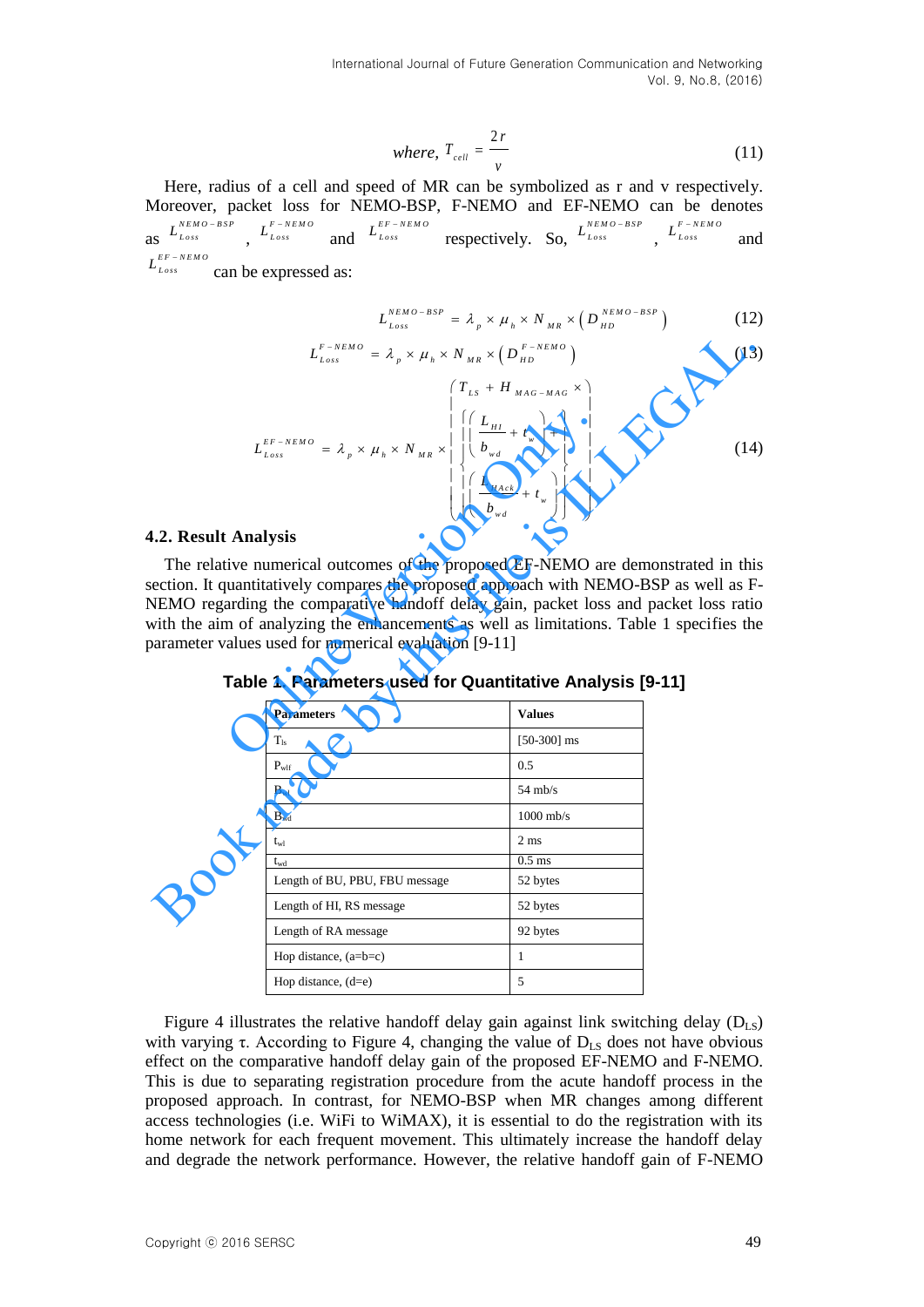eases as  $\tau$  rises, whereas that of EF-NEMO remains approximately the same, nonetheless of τ. This is because of increasing tunneling overhead of F-NEMO via wireless link. Besides, the proposed approach supports LI on PNEMO environment. Thus, it is capable to use different access technologies at the overlapping area in PNEMO network. This leads to improve handoff performance.

According to Figure 5, it is observed that the packet loss escalates as soon as increase the mobility rate of MR for each scheme. However, the performance of EF-NEMO is significantly enhanced compared to NEMO-BSP and F-NEMO. The reason is that, EF-NEMO eradicates the cost for tunneling during frequent movement between different access technologies. Moreover, increase mobility rate results in shorter residence time and thus recurrent handoffs.

Figure 6 depicts the ratio of packet loss for EF-NEMO and compared it with NEMO-BSP as well as F-NEMO respectively. The mobility rate of MR is kept constant with varying the radius of cell from 0 to 300 meter as appeared in Figure 6. The loss ratio for packet loss fluctuates in between 0 to 3.5%. In contrast, EF-NEMO shows minor loss ratio because of using multiple interfaces concurrently during handoff compared to singleinterfaced MR (i.e. NEMO BSP as well as F-NEMO).



**Figure 4. Handoff Delay Gain vs. Link Switching Delay**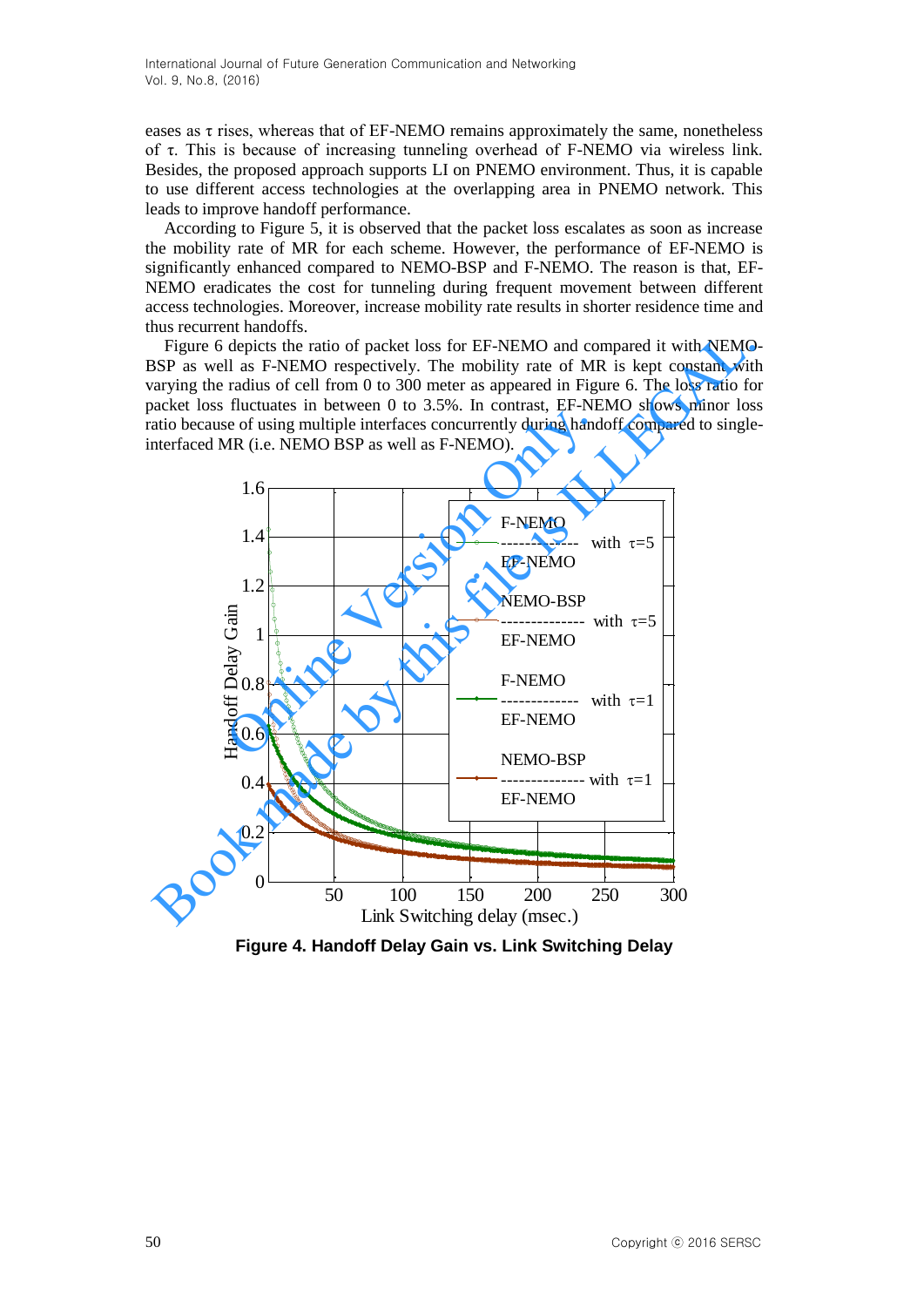

**Figure 5. Packet Loss vs. MR Mobility Rate** 



**Figure 6. Packet Loss Ratio vs. Radius of a Cell**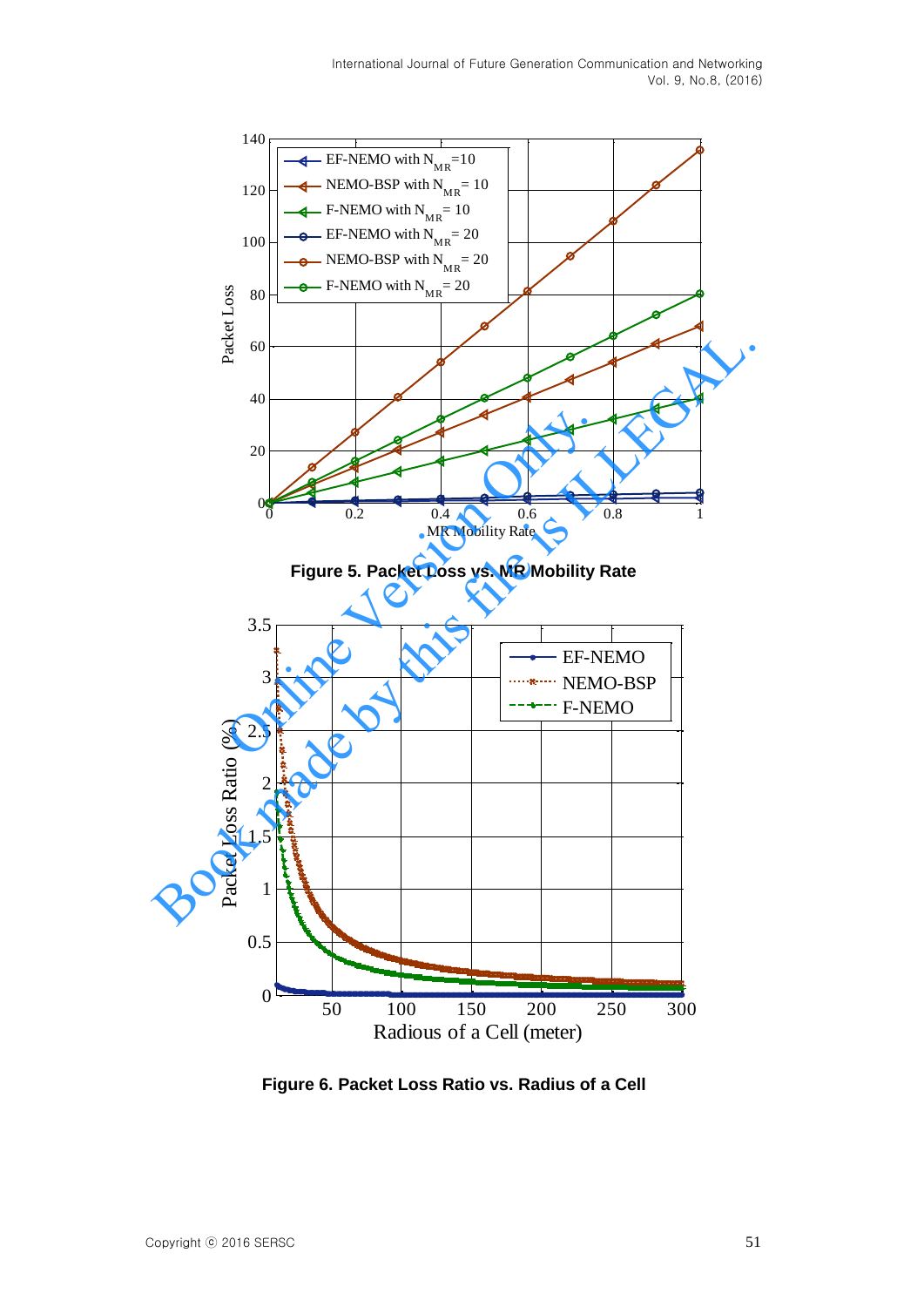# **5. Conclusion**

This paper presented the performance of mobility management schemes in Proxy NEMO (PNEMO) environment during inter technology handoff. We evaluated the performance of three schemes are mainly NEMO-BSP, F-NEMO and EF-NEMO by using a numerical framework. Handoff delay, packet loss, and packet loss ratio have been considered as performance metrics. Our findings indicate that, for usual network configuration as well as system parameters, EF-NEMO has reduced handoff delay, packet loss and packet loss ratio. The reason is that, the MR in the EF-NEMO is capable to use multiple interfaces concurrently. Thus, the network is retained more load balanced which leads to improve network performance compared to the NEMO-BSP and F-NEMO.

## **Acknowledgments**

A special thanks to the Government of Malaysia, through Ministry of Higher Education (MoHE) for the education sponsorship. We would also like to thank Research Management Center (RMC) at the International Islamic University Malaysia (IIUM) in part for the grant sponsorship. 1 thanks to the Government of Malaysia, through Minist<br>
or the education sponsorship. We would also like<br>
to the ducation sponsorship. We would also like<br>
to the Enter (RMC) at the International Islamic University<br>
grant s VEMO-BSP and F-NEMO.<br>
A cknowledgements<br>
A special thanks to the Government of Malaysia, through Ministry of Higher Education<br>
Management Center (RMC) at the International Islamic University Malaysia (IIUM) is<br>
Management

## **References**

- [1] V. Devarapalli, R. Wakikawa, A. Petrescu and P. Thubert, "Network Mobility Basic Support Protocol (NEMO BSP)", RFC 3963, **(2005)**.
- [2] R. Kuntz, J. Montavont and T. Noel, "Multihoming in IPv6 mobile networks: progress, challenges, and solutions", Communications Magazine, IEEE, vol. 51, no. 1, **(2013)**, pp. 128-135.
- [3] X. Chen, H. Zhang, Y. Chang and H. Chao, "Experimentation, and performance analysis of multiinterfaced mobile router scheme", Simulation Modelling Practice and Theory, vol. 18, no. 4, **(2010)**, pp. 407–415.
- [4] R. Wakikawa, "Multiple care-of addresses registration", RFC 5648, **(2009)**.
- [5] G. Tsirtsis, H. Soliman, N. Montavont, G. Giaretta and K. Kuladinithi, "Flow bindings in mobile IPv6 and network mobility (NEMO) basic support", RFC 6089, **(2011)**.
- [6] C. J. Bernardos, M. Calderon and I. Soto, "PMIPv6 and Network Mobility Problem Statement Information Engineering Task Force", **(2012)**.
- [7] C. W. Lee, M. C. Chen and Y. S. Sun, "A novel network mobility management scheme supporting seamless handover for high-speed trains", Computer Communications, vol. 37, **(2014)**, pp. 53-63.
- [8] J. I. Choi, W. K. Seo and Y. Z. Cho, "Efficient network mobility support scheme for proxy mobile IPv6", EURASIP Journal on Wireless Communications and Networking, no. 1, **(2015)**, pp. 1-13.
- [9] S. Ryu, K. J. Park and J. W. Choi, "Enhanced fast handover for network mobility in intelligent transportation systems", Vehicular Technology, IEEE Transactions, vol. 63, no. 1, **(2014)**, pp. 357-371.
- [10] J. Lee and T. Ernst, "Lightweight Network Mobility within PMIPv6 for Transportation Systems", IEEE Systems Journal, vol. 5, no. 3, **(2011)**, pp. 352-361, doi: 10.1109/JSYST.2011.2158681.5.
- [11] J. Lee, N. Chilamkurti and T. Ernst, "Performance Analysis of PMIPv6-Based Network Mobility for Intelligent Transportation Systems", IEEE Transactions on Vehicular Technology, vol. 61, no. 1, **(2012)**, pp. 74-85, doi: 10.1109/TVT.2011.2157949.
- [12] G. S. Tomar and S. Verma, "Analysis of handoff Initiation using different path loss models in mobile communication system", 3<sup>rd</sup> IEEE International conference on wireless and optical communication networks "WOCN2006", **(2006)**, p. 5.
- [13] G. S. Tomar and S. Verma, "New Call Admission Control and Handoff Techniques for 3-G Mobile Networks", IEEE International Conference on Advanced Computer Control, ICACC 2009, **(2009)**, pp. 697-701.

### **Authors**



**Shayla Islam**, she received PhD in Computer and Information Engineering, at the department of Electrical and Computer Engineering in International Islamic University, Malaysia in 2016. She competed her MSc at the department of Electrical and Computer Engineering in International Islamic University, Malaysia in 2012.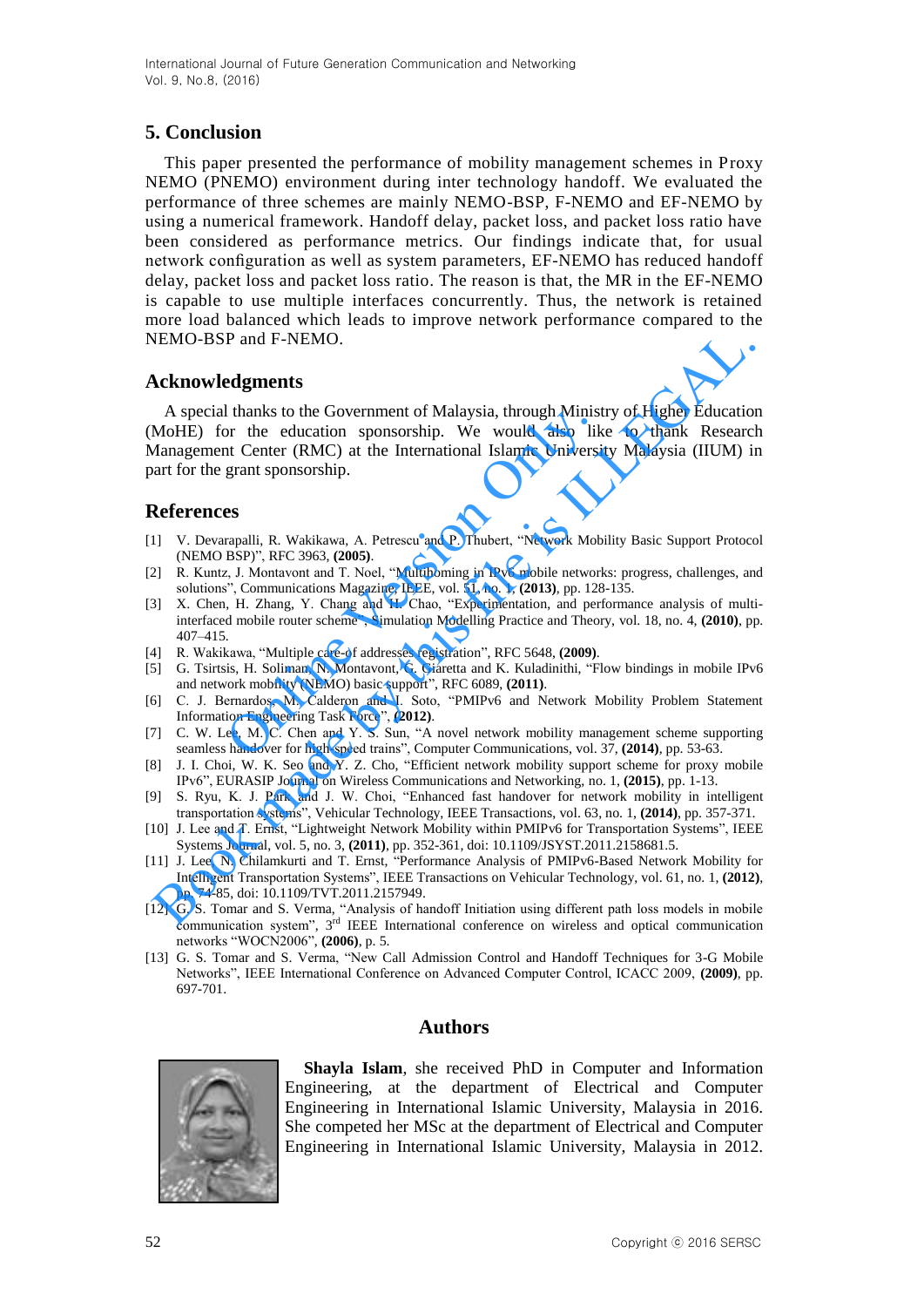She completed her BSc in Computer Science and Engineering from International Islamic University Chittagong, Bangladesh in 2007. She was appointed as a lecturer in Green University of Bangladesh (GUB) from 2007 to 2009. Her current research interests include network mobility, computer networks and wireless communication. She published more than 45 papers in international journals and conferences. She works as a reviewer for many international conferences.



**Aisha Hassan Abdalla Hashim**, she received her B.Sc. and M.Sc. in Computer Engineering from University of Gezira, Sudan and her PhD in Computer Engineering from International Islamic University Malaysia (IIUM) in 2007. She was appointed as a lecturer in 1997. Currently she is Professor at IIUM. Her current research interests include Data Communication and Computer Networking, ASIC Design, Computer Architecture and Grid Computing, Open Sources & Operating Systems. She published more than 100 papers in international journals and conferences. She is IEEE Senior Member, IEEE Women in Engineering Member and she works as a reviewer for many ISI journals.



**Azween Bin Abdullah**, he received his bachelor degree in Computer Science from University of Southern California, USA. He then pursued his MSc in Software Engineering at Universiti Malaya, Malaysia. He completed his PhD studies from Universiti Tun Abdul Razak (UNITAR), Malaysia in the field of Information Technology (Cybersecurity). He is currently at Taylor's University, Kuala Lumpur, School of Computing and IT as a Professor. His current research interests include Software Engineering, Computer Security and Reliability, Computer Communications (Networks). Dr. Azween has published several publications on his research findings. He is a Fellow, British Computer Society – Member since 2009. Design, Computer Architecture and Grid Conservation and Conservation and Grid Conservational journals and conferences. She is IEEE Women in Engineering Member and she for many ISI journals.<br>
Azween Bin Abdullah, he receive The Dimensional Islamic University and the Conduct of the Computer Engineering from International Islamic University<br>Currently she is Professor at IIUM. Her current research interest<br>Currently she is Professor at IIUM. Her



**Mohammad Kamrul Hasan**, he is currently a PhD candidate in Communication Engineering at the department of Electrical and Computer Engineering in International Islamic University, Malaysia. He achieved his received his Master's in Communication Engineering from International Islamic University, Malaysia in 2012. His current research interests include OFDMA, Interference, Cognitive Network, Optimization, Big Data, Smart Grid Computing, and Data Communication and Networking. He published more than 50 papers in international journals and conferences. He is a member of IEEE, MIET.